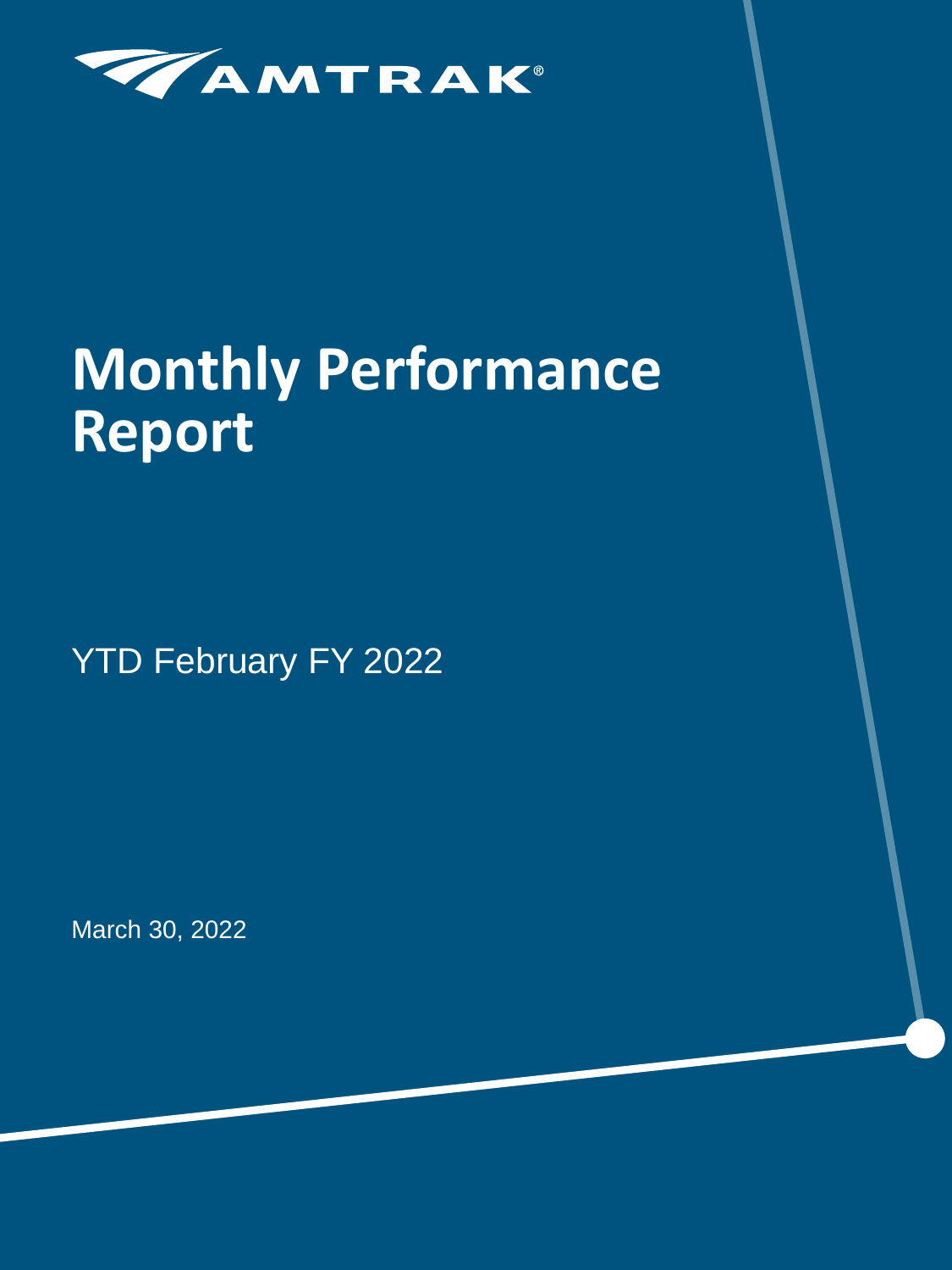## **Financial Summary**

**Operating:** Adjusted Operating Earnings of (**\$370.7MM)** through February FY22 are \$8.4MM favorable vs February Forecast and \$96.7MM favorable vs prior year. Total revenue is (\$0.7MM) unfavorable (driven by ticket revenue) and total expenses are \$9.1MM favorable vs February Forecast driven by lower Wages & Overtime, and Benefits.

**Capital:** Capital spend of **\$751.1MM** for YTD FY22 is (\$33.3MM) lower vs February Forecast and an increase of \$86.6MM vs prior year. Lower spend vs February Forecast is mainly driven by underspend in Acela, Engineering, and Real Estate, Stations & Facilities capital projects.





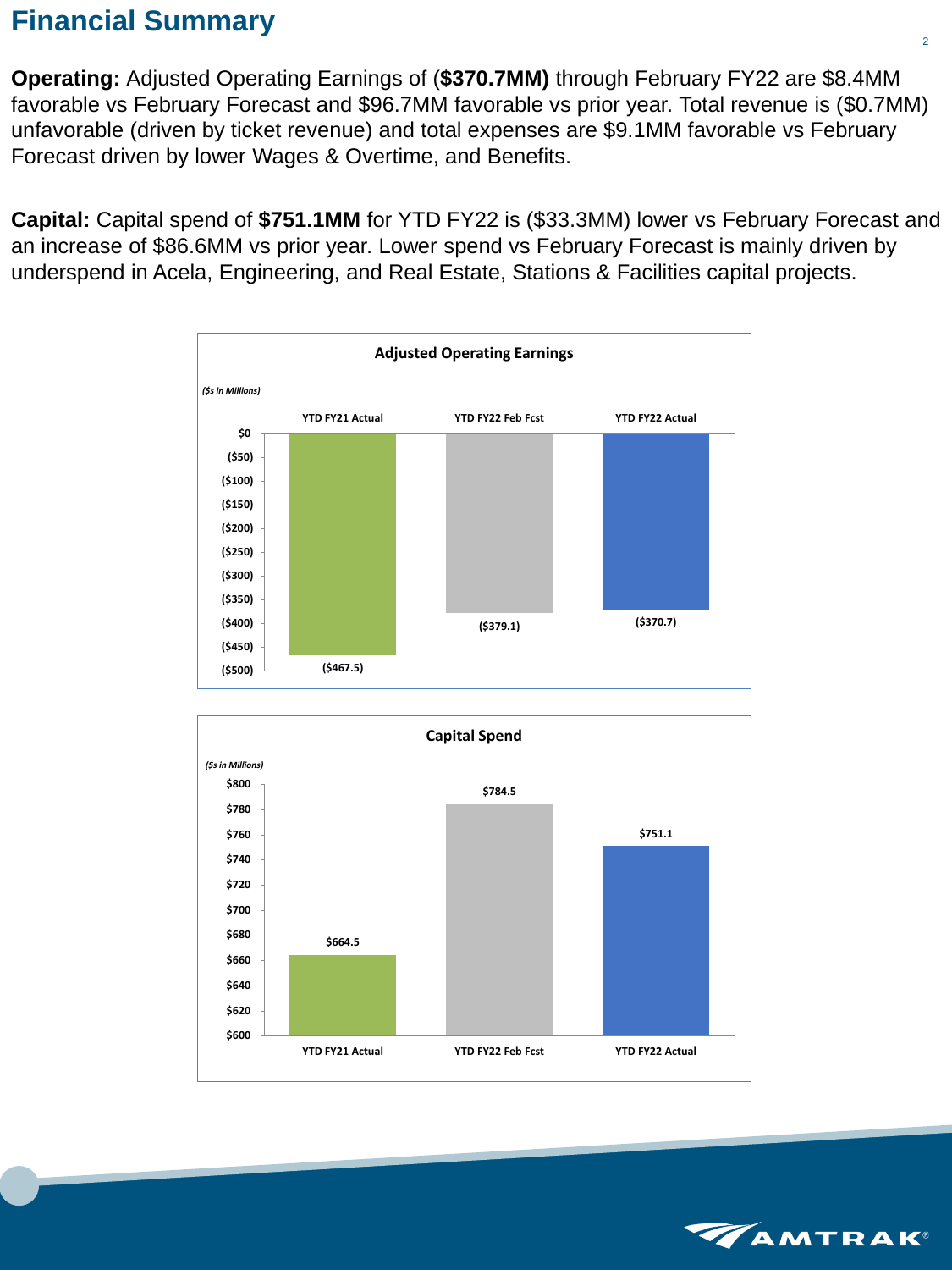# **Operating Results**

|                                           |                     |                      | FY 2022 vs Prior Year |            |        | FY 2022 vs Feb Fcst |                 |                     |                                      |         |                              |       |       |
|-------------------------------------------|---------------------|----------------------|-----------------------|------------|--------|---------------------|-----------------|---------------------|--------------------------------------|---------|------------------------------|-------|-------|
|                                           | <b>Prior Year</b>   | <b>Actual</b>        |                       | Y/Y Growth |        |                     | <b>Feb Fcst</b> |                     | <b>Actual</b><br><b>YTD Feb FY22</b> |         | Fav/(Unfav) vs Feb Fcst<br>% |       |       |
| (\$s in Millions)                         | <b>YTD Feb FY21</b> |                      | <b>YTD Feb FY22</b>   |            | \$     | %                   |                 | <b>YTD Feb FY22</b> |                                      |         |                              |       |       |
| Ticket Revenue (Adjusted)                 | \$<br>184.0         | \$                   | 589.8                 | \$         | 405.8  | 221%                | \$              | 592.9               | \$                                   | 589.8   | \$                           | (3.1) | (1%)  |
| Food & Beverage                           | 4.2                 |                      | 13.9                  |            | 9.7    | 232%                |                 | 14.3                |                                      | 13.9    |                              | (0.4) | (3%)  |
| <b>State Supported Train Revenue</b>      | 169.1               |                      | 144.1                 |            | (24.9) | (15%)               |                 | 144.2               |                                      | 144.1   |                              | (0.1) | (0%)  |
| <b>Subtotal Passenger Related Revenue</b> | 357.2               |                      | 747.8                 |            | 390.6  | 109%                |                 | 751.4               |                                      | 747.8   |                              | (3.6) | (0%)  |
| <b>Other Core Revenue</b>                 | 119.6               |                      | 133.5                 |            | 14.0   | 12%                 |                 | 133.1               |                                      | 133.5   |                              | 0.5   | 0%    |
| Ancillary Revenue                         | 130.6               |                      | 142.0                 |            | 11.4   | 9%                  |                 | 139.6               |                                      | 142.0   |                              | 2.4   | 2%    |
| <b>Total Revenue</b>                      | 607.4               |                      | 1,023.3               |            | 416.0  | 68%                 |                 | 1,024.1             |                                      | 1,023.3 |                              | (0.7) | (0%)  |
| Salaries                                  | 132.7               |                      | 162.1                 |            | 29.5   | 22%                 |                 | 161.7               |                                      | 162.1   |                              | (0.4) | (0%)  |
| Wages & Overtime                          | 399.4               |                      | 474.2                 |            | 74.8   | 19%                 |                 | 479.5               |                                      | 474.2   |                              | 5.3   | 1%    |
| <b>Employee Benefits</b>                  | 170.7               |                      | 237.3                 |            | 66.6   | 39%                 |                 | 238.5               |                                      | 237.3   |                              | 1.2   | 0%    |
| <b>Employee Related</b>                   | 7.5                 |                      | 12.8                  |            | 5.3    | 70%                 |                 | 12.9                |                                      | 12.8    |                              | 0.1   | 1%    |
| Salaries, Wages & Benefits                | 710.3               |                      | 886.5                 |            | 176.2  | 25%                 |                 | 892.6               |                                      | 886.5   |                              | 6.2   | 1%    |
| <b>Train Operations</b>                   | 84.0                |                      | 118.5                 |            | 34.5   | 41%                 |                 | 120.2               |                                      | 118.5   |                              | 1.7   | 1%    |
| Fuel, Power & Utilities                   | 65.8                |                      | 105.3                 |            | 39.5   | 60%                 |                 | 106.6               |                                      | 105.3   |                              | 1.4   | 1%    |
| Materials                                 | 38.2                |                      | 56.9                  |            | 18.7   | 49%                 |                 | 54.1                |                                      | 56.9    |                              | (2.8) | (5%)  |
| Facility, Communication & Office          | 65.0                |                      | 76.8                  |            | 11.8   | 18%                 |                 | 78.1                |                                      | 76.8    |                              | 1.3   | 2%    |
| Advertising and Sales                     | 12.4                |                      | 30.4                  |            | 18.0   | 146%                |                 | 30.2                |                                      | 30.4    |                              | (0.2) | (1%)  |
| Casualty and Other Claims                 | 19.2                |                      | 11.3                  |            | (7.9)  | (41%)               |                 | 14.0                |                                      | 11.3    |                              | 2.6   | 19%   |
| Professional Fees & Data Processing       | 69.8                |                      | 79.3                  |            | 9.5    | 14%                 |                 | 81.7                |                                      | 79.3    |                              | 2.4   | 3%    |
| All Other Expense                         | 68.2                |                      | 93.2                  |            | 25.0   | 37%                 |                 | 88.8                |                                      | 93.2    |                              | (4.5) | (5%)  |
| Transfer to Capital & Ancillary           | (58.0)              |                      | (64.0)                |            | (6.0)  | (10%)               |                 | (62.9)              |                                      | (64.0)  |                              | 1.0   | 2%    |
| <b>Total Expense</b>                      | 1,074.8             |                      | 1,394.1               |            | 319.3  | 30%                 |                 | 1,403.2             |                                      | 1,394.1 |                              | 9.1   | 1%    |
| <b>Adjusted Operating Earnings</b>        | \$<br>(467.5)       | \$                   | (370.7)               | \$         | 96.7   | 21%                 | \$              | (379.1)             | $\zeta$                              | (370.7) | \$                           | 8.4   | 2%    |
| <b>OPEB's and Pension</b>                 | 15.8                |                      | 13.4                  |            | (2.3)  | (15%)               |                 | 13.9                |                                      | 13.4    |                              | (0.5) | (3%)  |
| Project Related Revenue & Expense         | (47.4)              |                      | (59.6)                |            | (12.2) | (26%)               |                 | (52.5)              |                                      | (59.6)  |                              | (7.2) | (14%) |
| Depreciation                              | (399.1)             |                      | (377.0)               |            | 22.1   | 6%                  |                 | (381.1)             |                                      | (377.0) |                              | 4.1   | 1%    |
| Office of Inspector General               | (9.4)               |                      | (9.7)                 |            | (0.3)  | (4% )               |                 | (10.0)              |                                      | (9.7)   |                              | 0.2   | 2%    |
| <b>State Capital Payment Amortization</b> | 56.9                |                      | 59.1                  |            | 2.2    | 4%                  |                 | 58.4                |                                      | 59.1    |                              | 0.7   | 1%    |
| Non-Operating Inc/(Exp)                   | (9.6)               |                      | (11.5)                |            | (1.9)  | (20%)               |                 | (10.5)              |                                      | (11.5)  |                              | (1.0) | (10%) |
| <b>Net Income/(Loss)</b>                  | \$<br>(860.4)       | $\boldsymbol{\zeta}$ | (756.1)               | \$         | 104.3  | 12%                 | \$              | (760.8)             | $\vert$ \$                           | (756.1) | \$                           | 4.8   | $1\%$ |

**Revenues:** Total revenue of **\$1,023.3MM** through February FY22 is (\$0.7MM) unfavorable vs February Forecast and an increase of \$416.0MM vs prior year. YOY variance is mainly driven by higher passenger related revenue due to the recovery from the COVID-19 pandemic.

**Expenses:** Total expenses of **\$1,394.1MM** through February FY22 are \$9.1MM favorable vs February Forecast. The increase of \$319.3MM vs prior year is mainly driven by higher expenses in Salaries, Wages & Benefits, Fuel, Power & Utilities, and Train Operations.

**Note:** Adjusted Operating Earnings is defined as GAAP Net Loss excluding: (1) certain non-cash items (depreciation, income tax expense, non-cash portion of pension and other post retirement employment benefits, and state capital payment amortization); and (2) GAAP income statement items reported with capital or debt results or other grants (project related revenue/costs reported with capital results, expense related to Inspector General's office, and interest expense, net).



**Note:** Amtrak reports Adjusted Operating Earnings as the key financial measure to evaluate results, Net Income/(Loss) will continue to be reported for reference. Adjusted Operating earnings represents Amtrak's cash funding needs and is a reasonable proxy for Federal Operating Support needed in line with the appropriation. Route level results (reported on page 8) reflect the change to Adjusted Operating Earnings, in line with consolidated financials.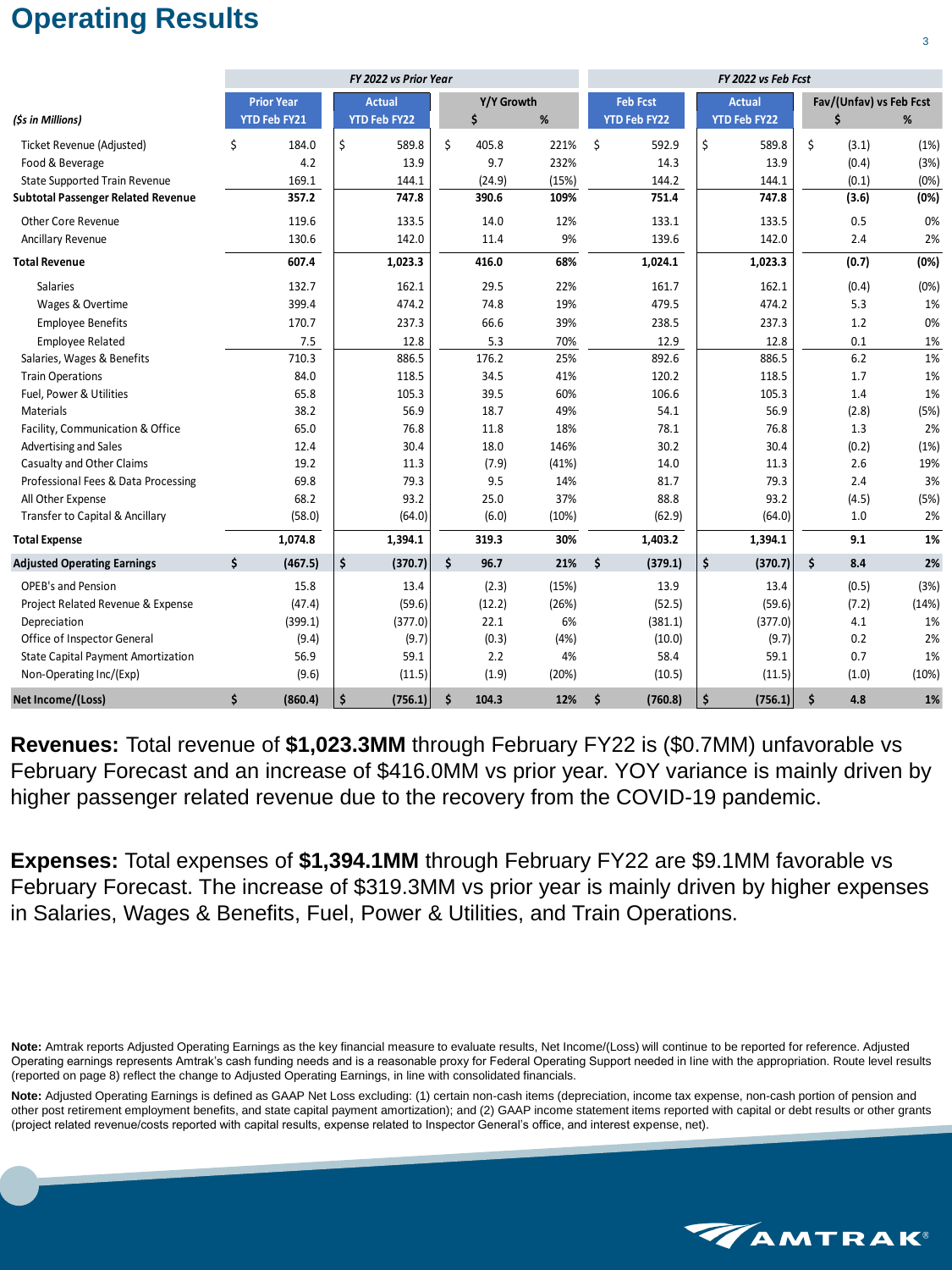# **Capital Results**

|                                    |                     | <b>FY2022 vs Prior Year</b> |              |       | FY 2022 vs Feb Fcst |                     |                          |       |  |  |  |  |
|------------------------------------|---------------------|-----------------------------|--------------|-------|---------------------|---------------------|--------------------------|-------|--|--|--|--|
|                                    |                     |                             |              |       |                     |                     |                          |       |  |  |  |  |
| (\$s in Millions)                  | <b>Actual</b>       | <b>Actual</b>               | Y/Y Growth   |       | <b>Feb Fcst</b>     | <b>Actual</b>       | Over/(Under) vs Feb Fcst |       |  |  |  |  |
|                                    | <b>YTD Feb FY21</b> | <b>YTD Feb FY22</b>         | \$           | $\%$  | <b>YTD Feb FY22</b> | <b>YTD Feb FY22</b> | \$                       | %     |  |  |  |  |
| Engineering                        | \$<br>242.4         | \$<br>207.2                 | \$<br>(35.1) | (15%) | \$<br>216.7         | \$<br>207.2         | \$<br>(9.4)              | (4%)  |  |  |  |  |
| Mechanical                         | 113.7               | 114.5                       | 0.7          | 1%    | 113.9               | 114.5               | 0.6                      | 1%    |  |  |  |  |
| Operations                         | 3.4                 | 8.7                         | 5.3          | 156%  | 9.6                 | 8.7                 | (0.9)                    | (9%)  |  |  |  |  |
| <b>Total Operations</b>            | 359.5               | 330.4                       | (29.1)       | (8%)  | 340.1               | 330.4               | (9.7)                    | (3%)  |  |  |  |  |
| ΙTΙ                                | 34.9                | 47.6                        | 12.6         | 36%   | 47.7                | 47.6                | (0.2)                    | (0%)  |  |  |  |  |
| <b>Commerical &amp; Marketing</b>  | 0.3                 | 0.1                         | (0.2)        | (53%) | 0.1                 | 0.1                 | 0.0                      | 26%   |  |  |  |  |
| <b>ADA</b>                         | 44.4                | 35.7                        | (8.7)        | (20%) | 35.7                | 35.7                | 0.1                      | 0%    |  |  |  |  |
| Real Estate, Stations & Facilities | 44.8                | 58.7                        | 14.0         | 31%   | 61.8                | 58.7                | (3.1)                    | (5%)  |  |  |  |  |
| APD & Emergency Management         | 1.3                 | 3.8                         | 2.5          | 185%  | 5.2                 | 3.8                 | (1.4)                    | (27%) |  |  |  |  |
| Safety                             | 0.5                 | 2.7                         | 2.2          | 440%  | 2.9                 | 2.7                 | (0.3)                    | (9%)  |  |  |  |  |
| Enviromental                       | 4.0                 | 3.6                         | (0.5)        | (12%) | 4.3                 | 3.6                 | (0.8)                    | (18%) |  |  |  |  |
| Procurement                        | 0.9                 | 0.8                         | (0.0)        | (6%)  | 1.1                 | 0.8                 | (0.3)                    | (28%) |  |  |  |  |
| New Acela                          | 120.8               | 58.4                        | (62.4)       | (52%) | 81.5                | 58.4                | (23.0)                   | (28%) |  |  |  |  |
| Gateway                            | 6.5                 | 14.3                        | 7.7          | 118%  | 15.3                | 14.3                | (1.0)                    | (7%)  |  |  |  |  |
| Planning & Strategy                | 46.3                | 33.7                        | (12.6)       | (27%) | 27.9                | 33.7                | 5.8                      | 21%   |  |  |  |  |
| <b>B&amp;P Tunnel</b>              | 0.9                 | 14.6                        | 13.7         | N/A   | 13.7                | 14.6                | 1.0                      | 7%    |  |  |  |  |
| <b>Intercity Trainsets</b>         | 0.0                 | 145.6                       | 145.6        | N/A   | 146.1               | 145.6               | (0.5)                    | (0%)  |  |  |  |  |
| Other, OVHD Adjustment             | (0.7)               | 1.2                         | 1.8          | 274%  | 1.2                 | 1.2                 | (0.0)                    | (1%)  |  |  |  |  |
| <b>Total Capital Spend</b>         | \$<br>664.5         | \$<br>751.1                 | \$<br>86.6   | 13%   | \$<br>784.5         | \$<br>751.1         | \$<br>(33.3)             | (4%)  |  |  |  |  |

**FY22 vs. February Forecast**: YTD FY22 capital spend of \$751.1MM is (\$33.3MM) or (4%) lower vs February Forecast driven by lower spend in Acela, Engineering, and Real Estate, Stations & Facilities capital projects.

**FY22 vs. Prior Year:** YTD FY22 capital spend is \$86.6MM or 13% higher than prior year primarily driven by higher spend in Intercity Trainsets, Real Estate, Stations & Facilities, and IT capital projects. This is partially offset by a decrease in Acela, Engineering, and Planning & Strategy capital spend.

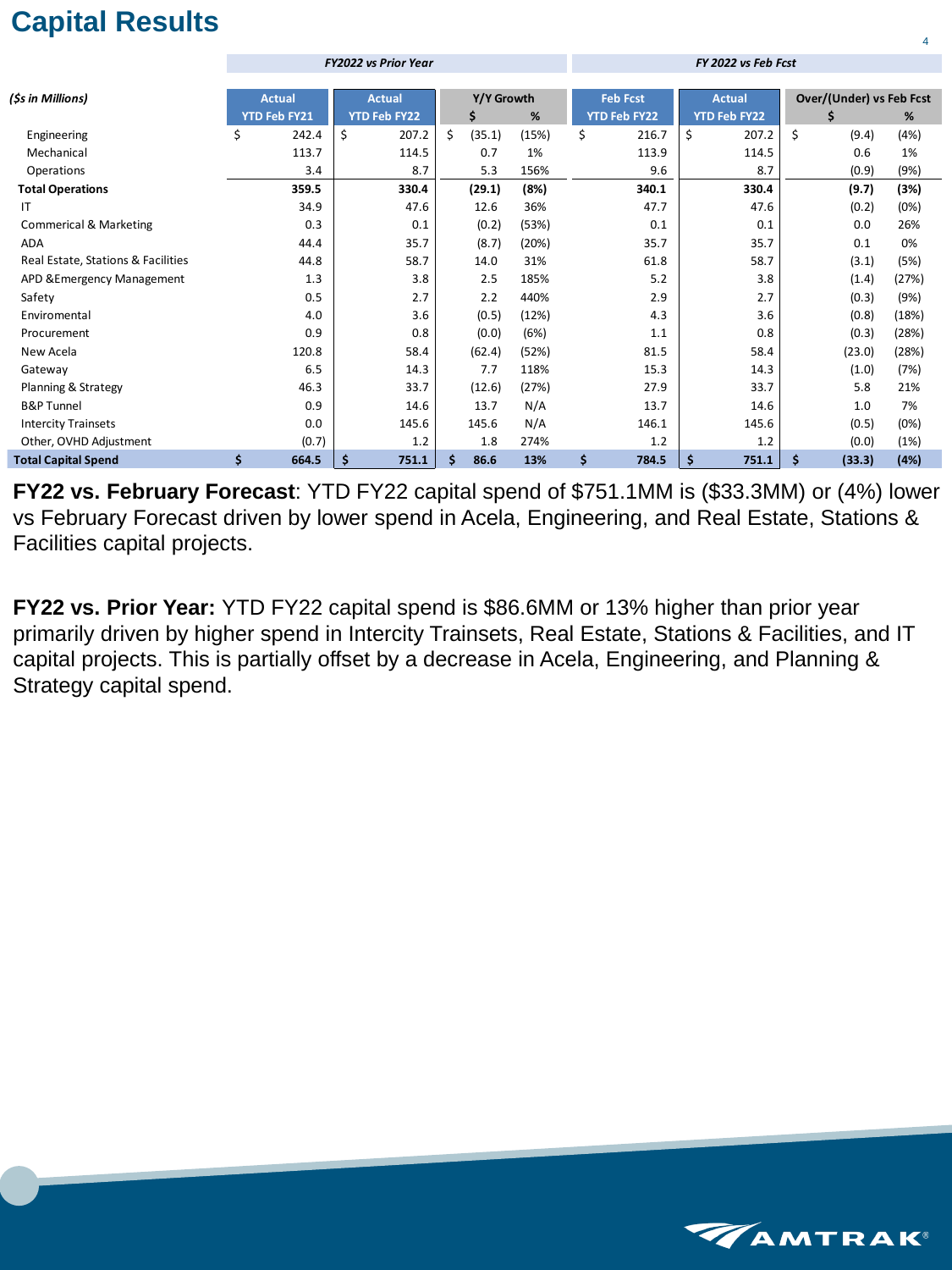## **Key Performance Indicators**

|                                          | <b>Prior Year</b>   | Plan                | <b>Actual</b>       | Fav/(Unfav) vs Plan |       | Y/Y Growth |      |  |
|------------------------------------------|---------------------|---------------------|---------------------|---------------------|-------|------------|------|--|
|                                          | <b>YTD Feb FY21</b> | <b>YTD Feb FY22</b> | <b>YTD Feb FY22</b> | #                   | %     | #          | %    |  |
| <b>Key Performance Indicators</b>        |                     |                     |                     |                     |       |            |      |  |
| Ridership (in thousands):                |                     |                     |                     |                     |       |            |      |  |
| Northeast Corridor                       | 901                 | 3,355               | 3,097               | (259)               | (8%)  | 2,196      | 244% |  |
| <b>State Supported</b>                   | 1,330               | 4,035               | 3,506               | (529)               | (13%) | 2,176      | 164% |  |
| Long Distance                            | 556                 | 1,307               | 1,310               | 3                   | 0%    | 754        | 136% |  |
| <b>Total Ridership</b>                   | 2,787               | 8,697               | 7,913               | (784)               | (9%)  | 5,126      | 184% |  |
|                                          |                     |                     |                     |                     |       |            |      |  |
| RASM (in cents)                          | 12.74               | 16.50               | 18.46               | 1.95                | 12%   | 6          | 45%  |  |
| CASM (in cents)                          | 26.74               | 23.16               | 26.20               | (3.04)              | (13%) | (1)        | (2%) |  |
| Cost Recovery Ratio (NTS)                | 47.6%               | 71.3%               | 70.4%               | $(0.8)$ pp          |       | 22.8 pp    |      |  |
| <b>Customer Satisfaction Index (CSI)</b> | 84.3%               | 81.4%               | 81.8%               | $0.4$ pp            |       | $(2.5)$ pp |      |  |
| <b>Other Indicators (in millions)</b>    |                     |                     |                     |                     |       |            |      |  |
| Seat Miles                               | 2,955.6             | 4,795.0             | 4,212.3             | (582.6)             | (12%) | 1,257      | 43%  |  |
| Passenger Miles                          | 664.0               | 1,763.0             | 1,688.0             | (75.0)              | (4%)  | 1,024      | 154% |  |
| <b>Train Miles</b>                       | 8.9                 | 14.9                | 13.7                | (1.2)               | (8%)  | 5          | 54%  |  |



**Ridership:** Ridership of **7.9MM** for FY22 is **(0.8MM)** lower than Plan and **5.1MM** higher vs prior year driven by higher ridership across all service lines due to the recovery from the COVID-19 pandemic.

**Note:** Key Performance Indicators and Other Indicators are representative of National Train Service (NTS) (NEC, State Supported, and Long Distance) results RASM is defined as NTS (NEC, State Supported, and Long Distance) operating revenue divided by seat miles. CASM is defined as NTS (NEC, State Supported, and Long Distance) operating expenses divided by seat miles. Cost Recovery Ratio is defined as NTS (NEC, state supported, long distance) operating revenue divided by operating expenses

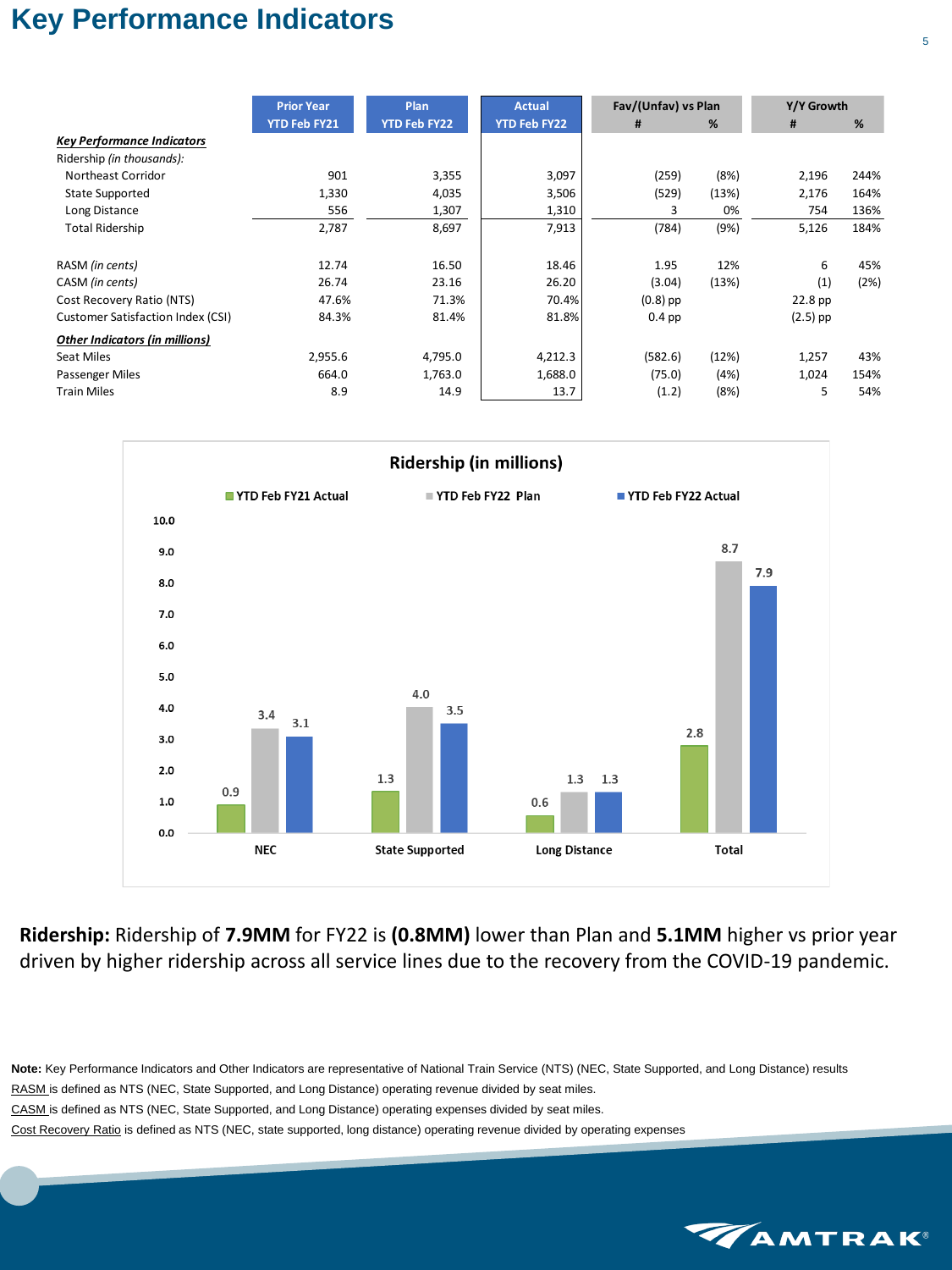### **Sources and Uses Account (Level 1)**

| <b>YTD Feb FY22</b>                                          | <b>Northeast</b><br>Corridor<br><b>Account</b> | <b>National</b><br><b>Network</b><br><b>Account</b> | <b>Total</b>     |
|--------------------------------------------------------------|------------------------------------------------|-----------------------------------------------------|------------------|
| <b>Financial Sources</b>                                     |                                                |                                                     |                  |
| <b>Operating Sources (A)</b>                                 | 499,173                                        | 524,175                                             | 1,023,349        |
| <b>Capital Sources</b>                                       | 98,630                                         | 63,009                                              | 161,639          |
| <b>Federal Grants to Amtrak</b>                              | 50,062                                         | 347,830                                             | 397,892          |
| <b>Total Operating and Capital Sources</b>                   | 647,865                                        | 935,014                                             | 1,582,880        |
|                                                              |                                                |                                                     |                  |
| <b>Financial Uses (Operating):</b>                           |                                                |                                                     |                  |
| <b>Operating Uses (B)</b>                                    | 569,085                                        | 824,998                                             | 1,394,083        |
|                                                              |                                                |                                                     |                  |
| <b>Operating Surplus/Deficit (A-B)</b>                       | (69, 912)                                      | (300, 822)                                          | (370, 734)       |
| (Operating Sources - Operating Uses)                         |                                                |                                                     |                  |
|                                                              |                                                |                                                     |                  |
| <b>Financial Uses (Debt Service Payments):</b>               |                                                |                                                     |                  |
| <b>Debt Service Payments</b>                                 |                                                |                                                     |                  |
|                                                              |                                                |                                                     |                  |
| <b>Available for Capital Uses</b>                            |                                                |                                                     |                  |
| (Operating Surplus/Deficit - Debt Service Payments + Capital | 78,780                                         | 110,017                                             | 188,797          |
| Sources + Federal Grants to Amtrak)                          |                                                |                                                     |                  |
|                                                              |                                                |                                                     |                  |
| <b>Financial Uses (Capital):</b>                             |                                                |                                                     |                  |
| <b>Capital Expenditures</b>                                  | 407,127                                        | 343,993                                             | 751,120          |
| Legacy Debt and RRIF Repayments                              | 24,064                                         | 989                                                 | 25,053           |
|                                                              |                                                |                                                     |                  |
| <b>Remaining Carryover Balance</b>                           | \$<br>(352, 411)                               | $\zeta$<br>(234, 965)                               | \$<br>(587, 376) |
|                                                              |                                                |                                                     |                  |
| <b>Transfers</b>                                             |                                                |                                                     |                  |
|                                                              |                                                |                                                     |                  |

**Federal funding includes CARES Act, ECRA and ARPA Funding**

FY22 net change in cash flows is (\$0.587MM) for Consolidated Amtrak, (\$0.352MM) for NEC and (\$0.235MM) for National Network.